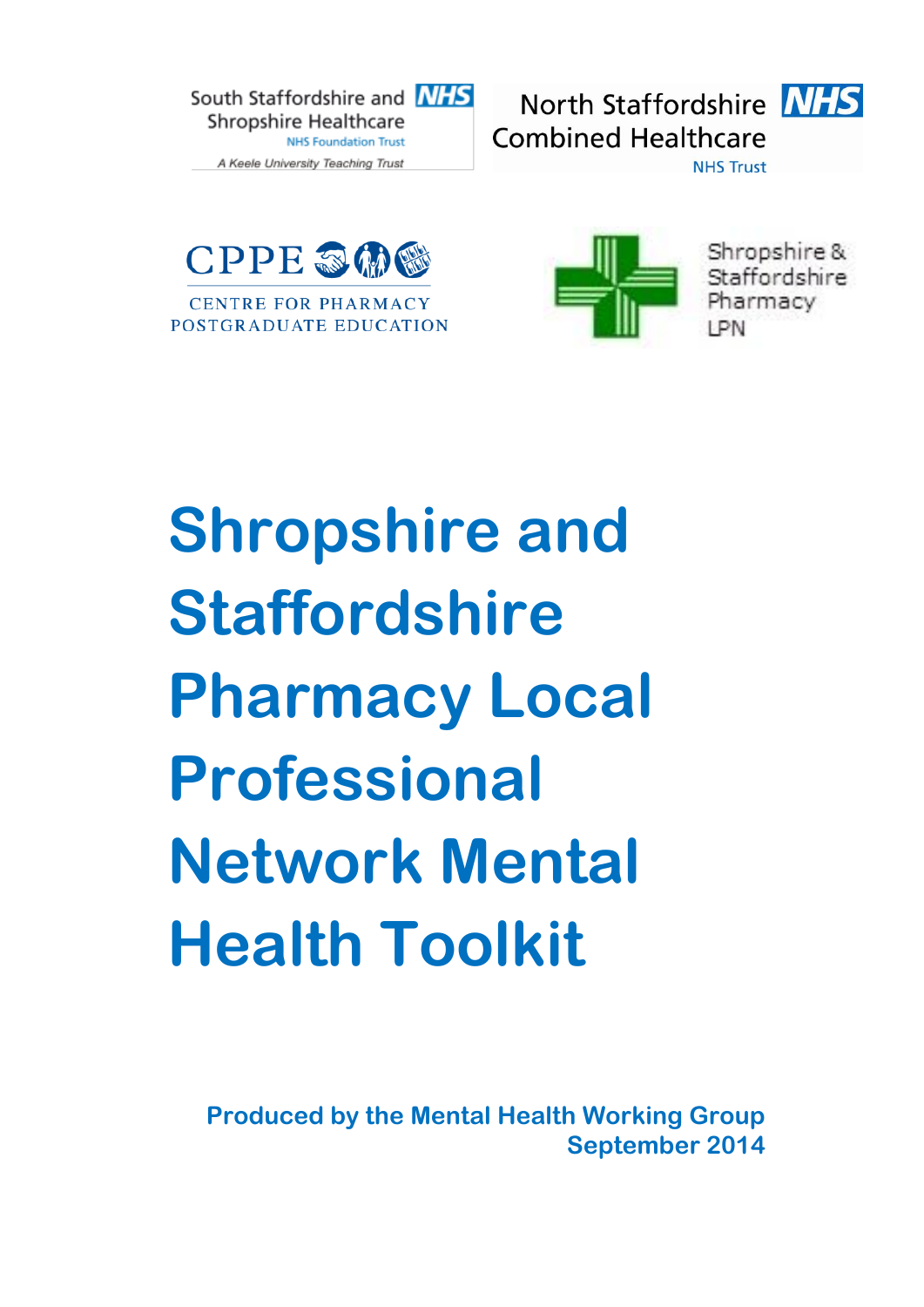# **Contents**

| <b>Section</b>                                                   | Page           |
|------------------------------------------------------------------|----------------|
| Introduction                                                     | 3              |
| <b>Mental Health Pathway</b>                                     | 4              |
| Key resources including Choice and Medication                    | 5              |
| Individual patient advice                                        | 6              |
| Public Health campaigns and useful sites for patients and carers | $\overline{7}$ |
| Further training for pharmacy staff                              | 8              |
| <b>Support for Pharmacists</b>                                   | 10             |
| Pharmaceutical companies resources                               | 15             |

# **Introduction**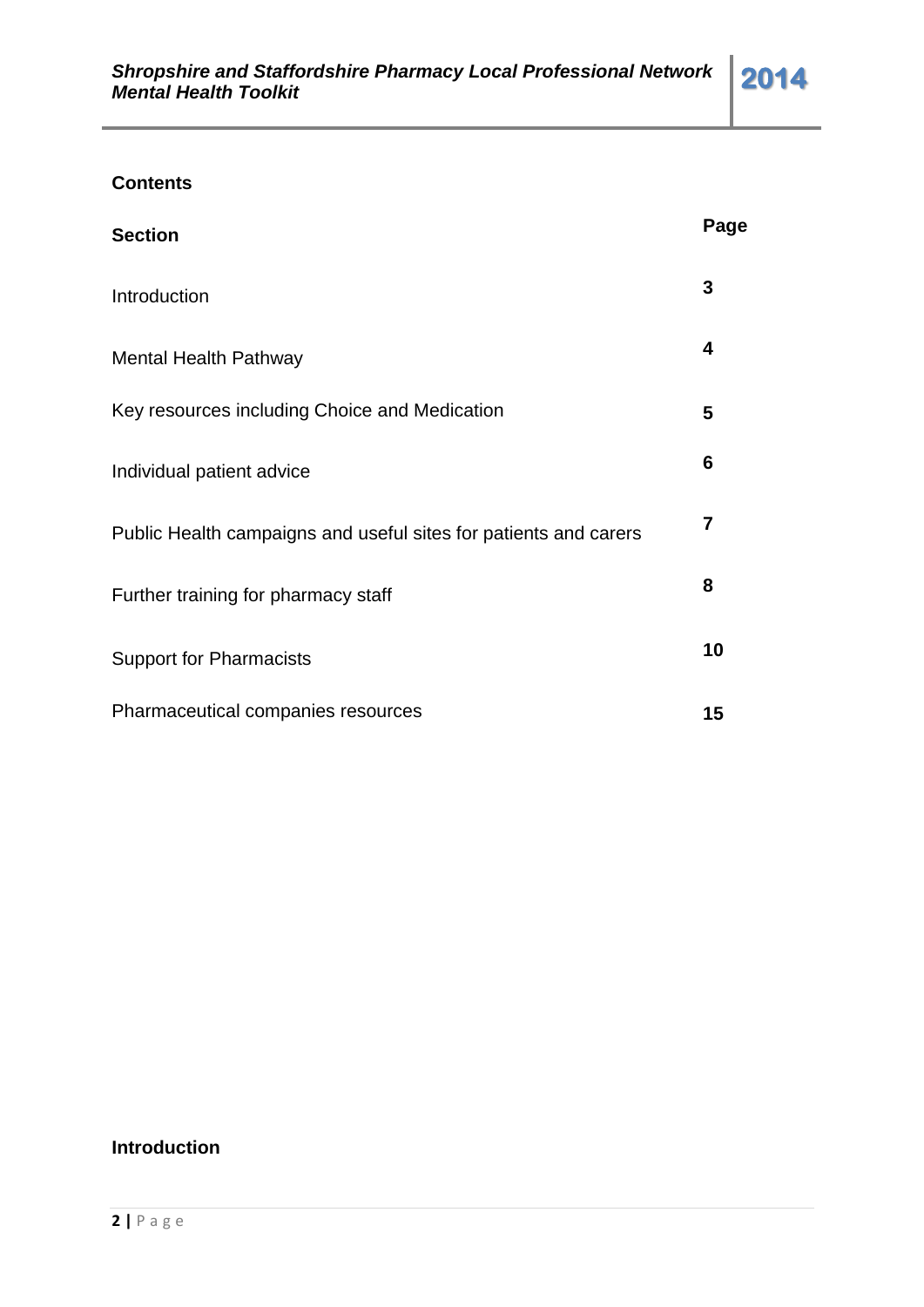This toolkit has been collated for pharmacists to help patients with mental health needs and their carers by the mental health workgroup of the LPN for pharmacy. We have developed this to make sure we support people with mental health needs with the same eagerness as people with physical health needs.

It includes a range of resources aimed at

- Updating pharmacists on the treatments for mental health conditions
- Supporting discussions about mental health medicines with patients and carers for example during medicines use reviews
- Signposting patients to local and national support groups and sources of information to help them better use their mental health medicines

Many resources are provided as web links to ensure that the latest advice is accessed and we hope you will help us to continue to develop this toolkit.

If you have any comments or additions contact the lead authors Louise Jackson [louise.jackson@northstaffs.nhs.uk](mailto:louise.jackson@northstaffs.nhs.uk) or Diane Thompson [diane.thompson@sssft.nhs.uk](mailto:diane.thompson@sssft.nhs.uk)

# **We recommend that you visit the appropriate website to print out the latest versions before discussing with a patient. DO NOT USE the sample charts as these will probably have been updated.**

| <b>Name</b>            | Title                                                                                                                                                                 |
|------------------------|-----------------------------------------------------------------------------------------------------------------------------------------------------------------------|
| Louise Jackson (Chair) | Chief Pharmacist – North Staffordshire Combined Healthcare<br><b>NHS Trust</b>                                                                                        |
| Diane Thompson         | Development Manager – South Staffordshire and Shropshire<br><b>Healthcare NHS Foundation Trust</b>                                                                    |
| Dr Mani Hussain        | Head of Medicines Optimisation – Stoke CCG and North<br>Staffordshire CCG and Chair of the Pharmacy LPN<br>Shropshire & Staffordshire Area Team<br><b>NHS England</b> |
| Dr Gill Hall           | Service Development Officer for South Staffordshire LPC                                                                                                               |
| Andy Pickard           | Pharmacy Adviser NHS England (Staffordshire and<br>Shropshire Area Team)                                                                                              |
| Lindsey Fairbrother    | <b>Shropshire LPC Secretary</b>                                                                                                                                       |
| Dr Lucy Heath          | Consultant in Public Health – Public Health Staffordshire                                                                                                             |

## **Working Group Members**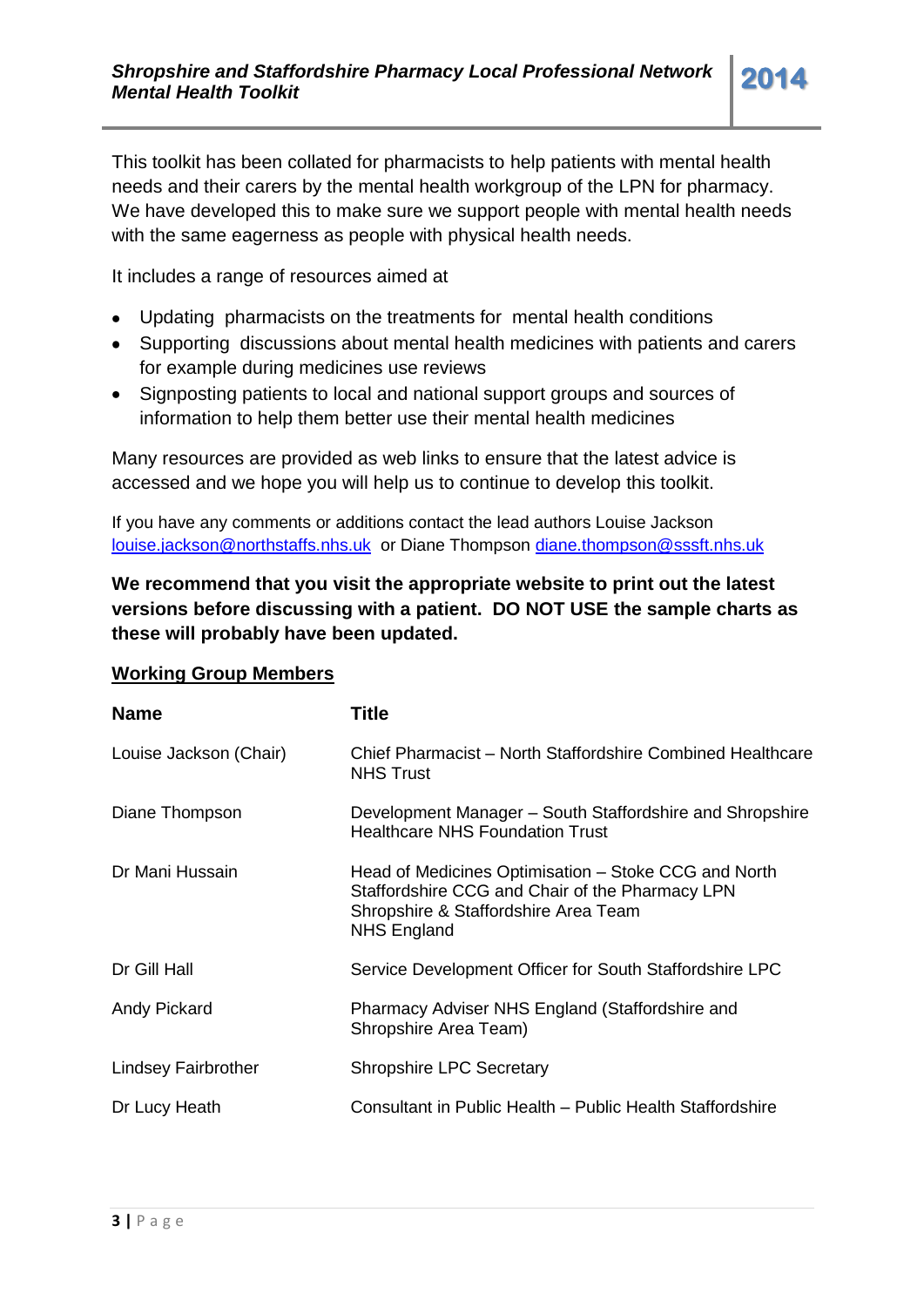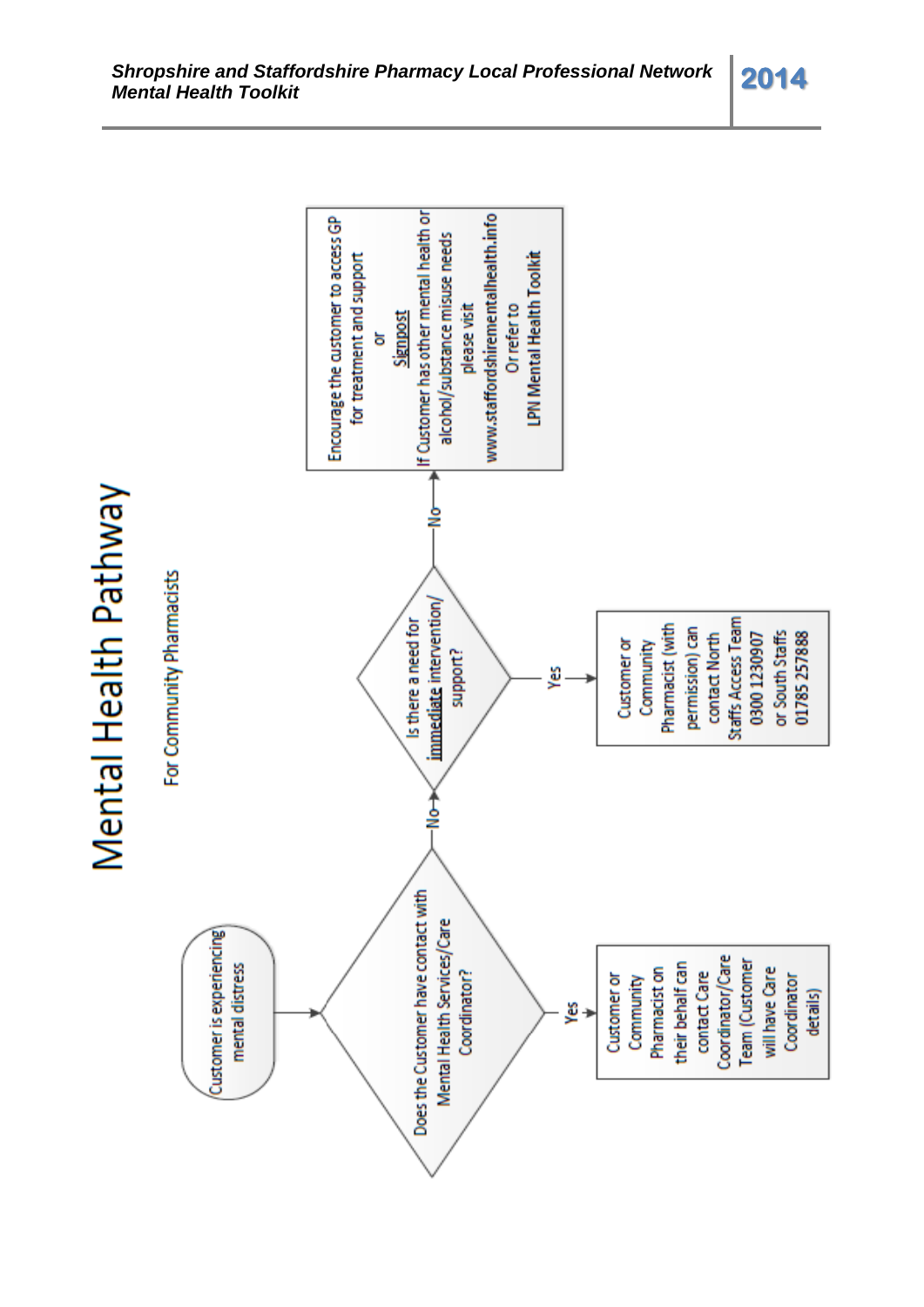# **Key resources**

# **Medicines Optimisation briefing March 2014 RPS CPPE**

This medicines optimisation briefing focuses on patients with schizophrenia and is designed for pharmacy professionals in any sector to use in their practice. <http://www.rpharms.com/promoting-pharmacy-pdfs/mo-briefing---schizophrenia.pdf>

#### **RPS Mental Health Toolkit**

This is a toolkit to demonstrate how pharmacy can integrate into and contribute to the care of patients with a mental illness as part of the wider healthcare team. This includes content addressing specific policies within England, Scotland and Wales, and also practical cross sector examples and case studies.

It is accompanied by additional mental health guidance and useful resources that are available on the website at [http://www.rpharms.com/public-health](http://www.rpharms.com/public-health-issues/mentalhealth.asp)[issues/mentalhealth.asp](http://www.rpharms.com/public-health-issues/mentalhealth.asp) <http://www.rpharms.com/support-resources-a-z/mental-health-toolkit.asp>

This is accessible to all pharmacists who have registered with the Royal Pharmaceutical Society

#### **Choice and Medication**

The website has two main strands:

•Medicines - at least 30 questions and answers on over 150 medicines used in mental health

•Conditions - at least 14 questions and answers on 21 or so conditions including comparison charts which you can use to discuss options patients may have

Also a handy chart to help patients keep a list of medicines they taking see <http://www.choiceandmedication.org/silo/documents/handy-history.pdf>

Both local mental health trusts subscribe to support on-going updating of the site contents and personalised leaflets. The information is the same on each site

For North Staffordshire Combined Healthcare NHS Trust area access via <http://www.choiceandmedication.org/combined/>

For South Staffordshire and Shropshire Healthcare Foundation Trust area access via [http://www.southstaffsandshropshealthcareft.nhs.uk/Services/Help-and-](http://www.southstaffsandshropshealthcareft.nhs.uk/Services/Help-and-Advice/Choice-and-Medication.aspx)[Advice/Choice-and-Medication.aspx](http://www.southstaffsandshropshealthcareft.nhs.uk/Services/Help-and-Advice/Choice-and-Medication.aspx)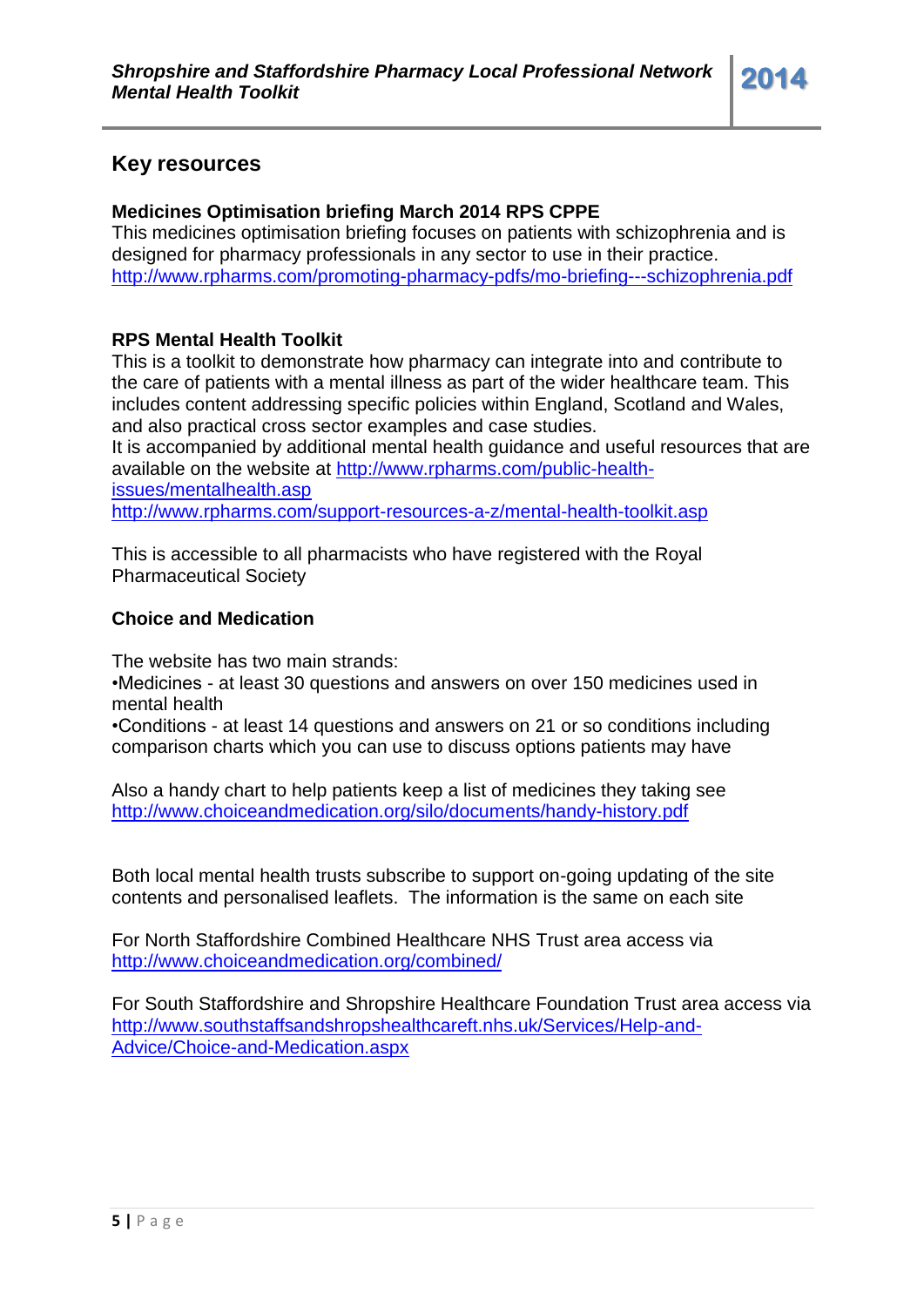# **Individual patient advice**

#### **Staffordshire Mental Health Helpline**

Telephone - 0808 800 2234 Text - 07860 022821 Email - [staffordshire.helpline@brighter-futures.org.uk](mailto:staffordshire.helpline@brighter-futures.org.uk) Online Chat - [www.brighter-futures.org.uk](http://www.brighter-futures.org.uk/)

The Staffordshire Mental Health Helpline is available from 7pm-2am weekdays and 2pm -2am weekends

#### **Staffordshire Mental Health Information Resource**

The website is designed to provide information and contact details about local organisations and projects within Staffordshire and Stoke-on-Trent where you can look for advice and support. <http://www.staffordshirementalhealth.info/>

#### **Shropshire Mental Health Information Resource**

The website is designed to provide information and contact details about local organisations and projects within Shropshire where you can look for advice and support.

[http://www.healthyshropshire.co.uk/topics/mental-health/information/more](http://www.healthyshropshire.co.uk/topics/mental-health/information/more-information-on-mental-health-issues/)[information-on-mental-health-issues/](http://www.healthyshropshire.co.uk/topics/mental-health/information/more-information-on-mental-health-issues/)

**NHS Direct** - trained nurses can give you help and support 24 hours a day. Telephone - 111

#### **The Samaritans**

The Samaritans offer a 24-hour confidential telephone helpline. You can also contact them via email or write to them. More information on the Samaritans website here <http://www.samaritans.org/>

Telephone - 08457 90 90 90 Textphone - 08457 90 91 92

# **Hospital Pharmacy Teams**

North Staffordshire Combined Healthcare NHS Trust – Harplands pharmacy 01782 441604

South Staffordshire and Shropshire Healthcare Foundation Trust St Georges Pharmacy, Stafford 01785 783110

Shropshire, The Redwoods Pharmacy 01743 210007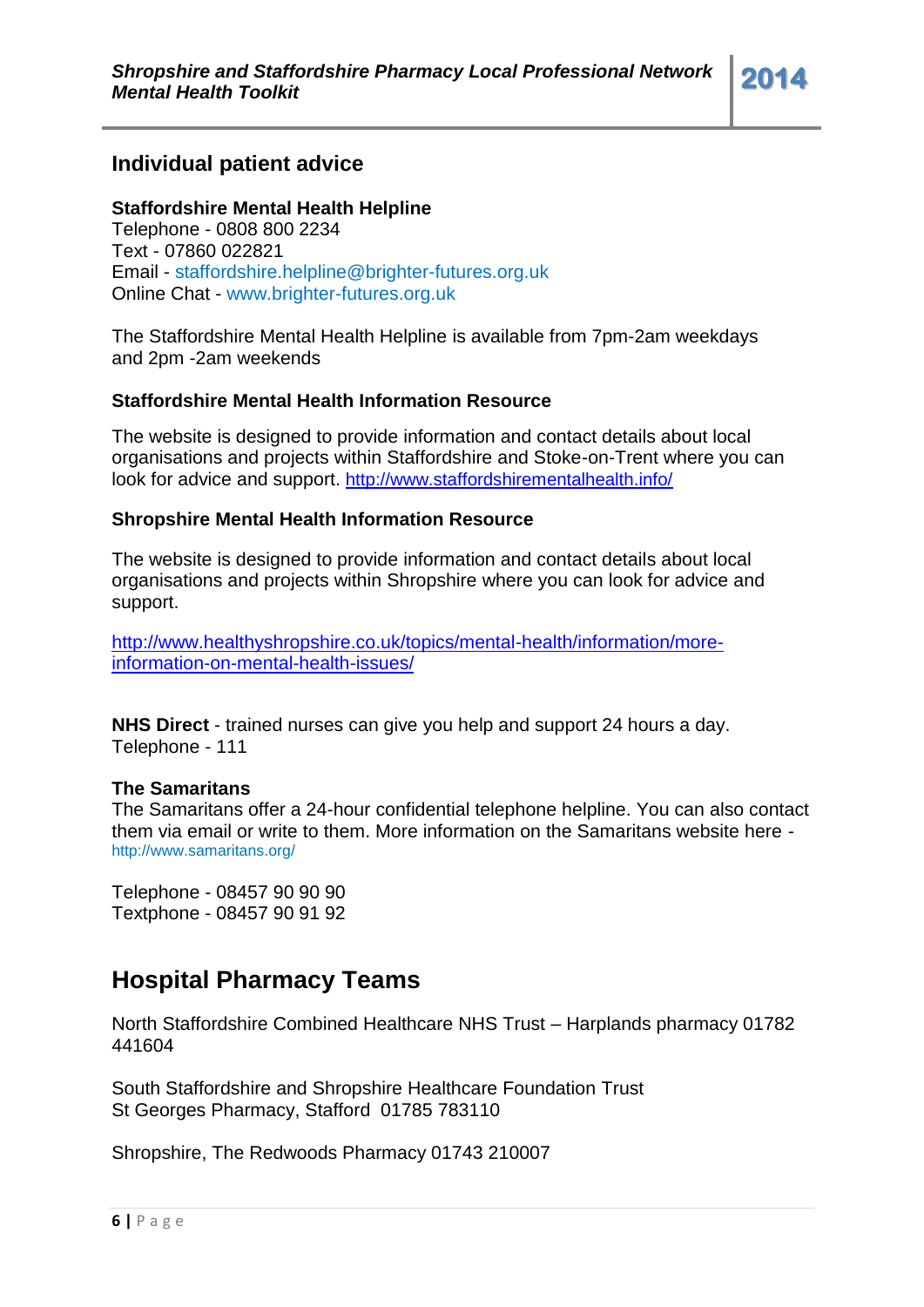# **Public Health campaigns**

**Time to Change's** new film **'Meet the Wolfpack'** is aimed at helping men to broach the subject of mental health, as they often find it more difficult to talk about than women.

Take a look at the **Time to Change website** where you can watch and share the #Wolfpack video, see new blogs posted every day from men sharing their experiences of mental health problems, and also order or download the **leaflet**, produced with help from Men's Health Forum. The leaflet looks at how mental health problems can affect men, the warning signs to look out for and some useful tips on:

http://www.time-to change.org.uk/sites/default/files/Men%20leaflet.pdf



# **Signposting - Useful sites for patients and carers**

- MIND and local branches http://www.mind.org.uk/
- SANE http://www.sane.org.uk/  $\bullet$
- Young MINDS http://www.youngminds.org.uk/
- Hearing voices network http://www.hearing-voices.org/  $\bullet$
- Local recovery college (if appropriate)
- Local support groups
- Local sports and leisure centres/Activity groups
- NHS Choices http://www.nhs.uk/
- Stop smoking services. Smoke free NHS <https://quitnow.smokefree.nhs.uk/>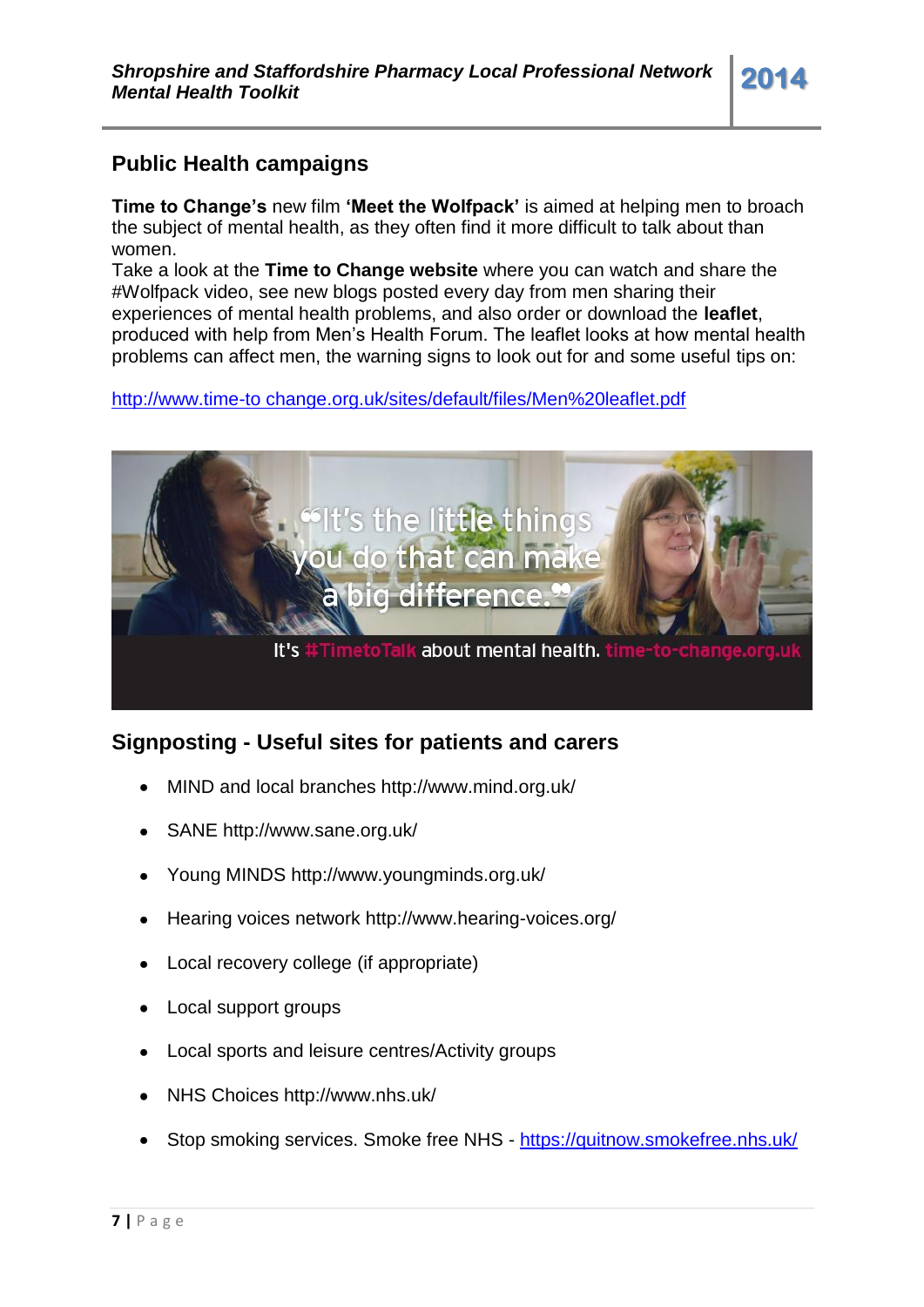# **Further training for pharmacists and pharmacy staff**

## **CPPE events and on line training in a range of topics**

#### **<http://www.cppe.ac.uk/>**

#### Tutor led events:

This semester there is a Focal Point event on depression and this is running in Lichfield on November 27th, Keele on January 14th, and Shrewsbury on March 4th.

Earlier this year CPPE ran a dementia focal point and while there are no more live events planned this material could be accessed if you were to set up a learning community. Check out the CPPE website for more information about how to do this, or contact your local CPPE tutor on [Gillian.hall@cppe.ac.uk.](mailto:Gillian.hall@cppe.ac.uk)

#### On-line learning from CPPE

As well as the e-learning and downloadable PDFs listed below, CPPE also offer an 8 week online course, the aim of the course is to equip you with the knowledge and skills to support people with mental illness that you encounter in your practice. The idea of the online course is that it runs "live" for 8 weeks and as well as the core learning you will be able to engage with other learners for the full duration of the course. You will take part in active discussion forums, problem solving activities and interactions that enable you to share best practice. You will have the support of an online tutor and other pharmacy professionals with similar interests to yours. The start dates for each live course will be advertised on the CPPE website.

Following an introduction to mental health it will concentrate on six main areas: depression, anxiety and sleep disorders, bipolar disorder, schizophrenia, older people and dementia and children and adolescents. It will conclude by looking at supporting people with mental illness across all settings. At the end of the course you should feel more confident in providing advice to people with mental illness and will be ready to deliver a high quality service.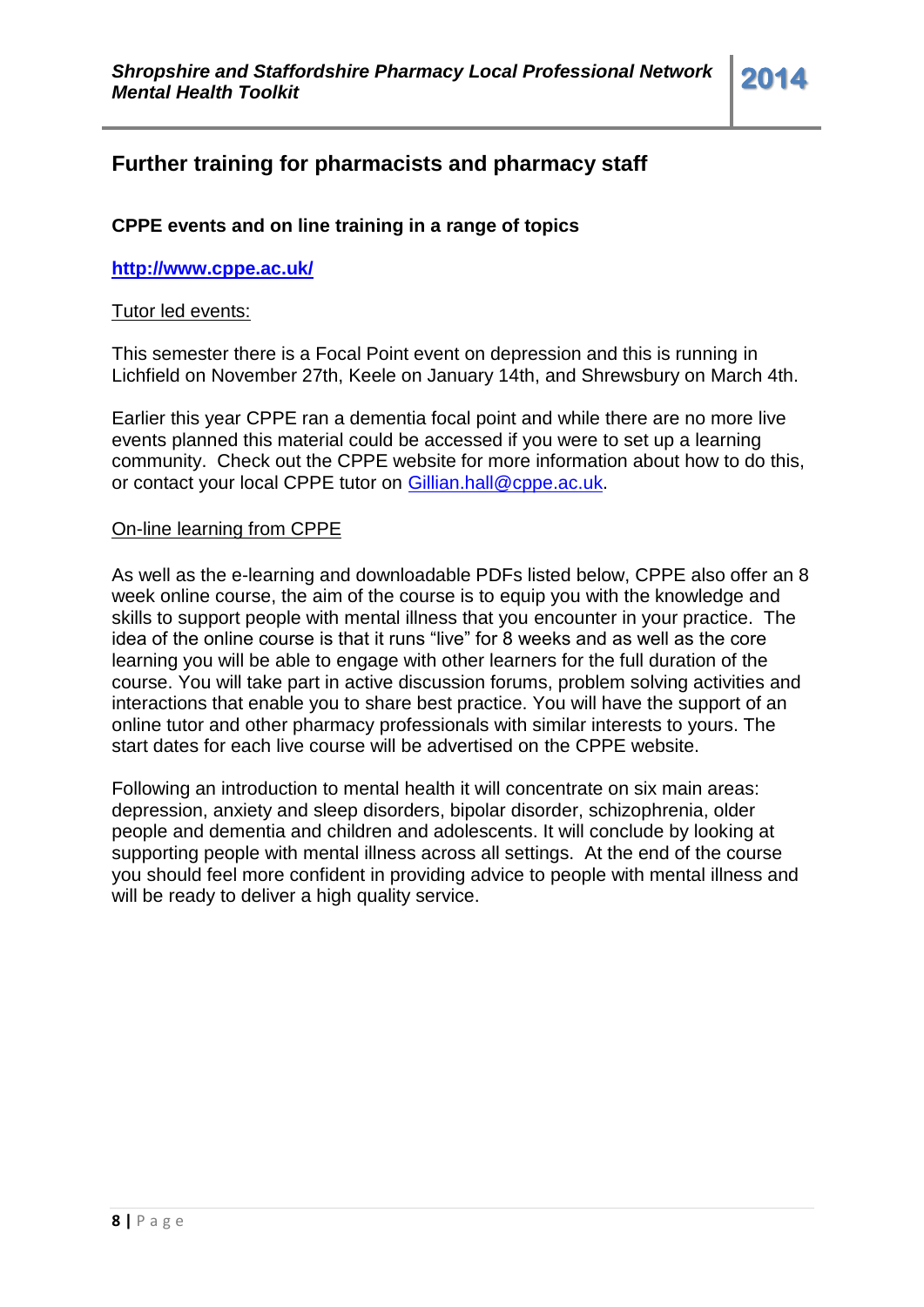| category    | course<br>ref # | study<br>hours | date | title                                                                                                | ଲ<br>tokens     |
|-------------|-----------------|----------------|------|------------------------------------------------------------------------------------------------------|-----------------|
| <b>CPPE</b> | 41200           | $\overline{2}$ | 2011 | Antipsychotic reviews in dementia<br>associated reflective essay available                           | e<br>10 tokens  |
| <b>CPPE</b> | 39634           | 4              | 2010 | Medicines reconciliation - learning@lunch module<br>associated reflective essay available            | 15 tokens       |
| <b>CPPE</b> | 40770           | 4              | 2010 | Medicines reconciliation - learning@lunch module (download)<br>associated reflective essay available | 15 tokens       |
| <b>CPPE</b> | 43200           | 40             | 2014 | Mental health - e-course                                                                             | e<br>150 tokens |
| <b>CPPE</b> | 40582           | $\overline{2}$ | 2011 | Overcoming anxiety<br>associated reflective essay available                                          | 10 tokens       |
| <b>CPPE</b> | 42410           | $\mathbf{1}$   | 2013 | Supporting patients with bipolar affective disorder in the<br>community pharmacy                     | free            |
| <b>CPPE</b> | 41988           | $\mathbf{1}$   | 2012 | The management of depression in the community pharmacy                                               |                 |
|             |                 |                |      | <b>Learning from other providers</b>                                                                 |                 |
| category    | course<br>ref#  | study<br>hours | date | title                                                                                                | tokens          |
| <b>CPPE</b> |                 | $\bf{0}$       | N/A  | Short Course: Mental Health (University of Bath)                                                     |                 |

#### **Mental health pharmacy network**

The College of Mental Health Pharmacy (CMHP) has the overall objective of advancing education and research in the practice of mental health pharmacy. Although mainly aimed at pharmacists and pharmacy technicians, anybody can register to be an associate member of the CMHP, enjoying access to education and networking opportunities such as e groups, bulletins and the annual conference. <http://www.cmhp.org.uk/>

## **CMHP Psychiatry 1 – An Introduction to Mental Illness and Psychiatric Therapeutics**

A two day residential training course to introduce pharmacists, pharmacy technicians and other medicines management professionals to key mental health conditions, their presentation and management.

Postgraduate Certificate in Psychiatric Therapeutics by Distance Learning Aston University [http://www.aston.ac.uk/study/postgraduate/taught-programmes/school/life](http://www.aston.ac.uk/study/postgraduate/taught-programmes/school/life-health-sciences/certificate-psychiatric-therapeutics/)[health-sciences/certificate-psychiatric-therapeutics/](http://www.aston.ac.uk/study/postgraduate/taught-programmes/school/life-health-sciences/certificate-psychiatric-therapeutics/)

Postgraduate clinical pharmacy course / modules Keele University <http://www.keele.ac.uk/pgtcourses/clinicalpharmacy/#tabs-4>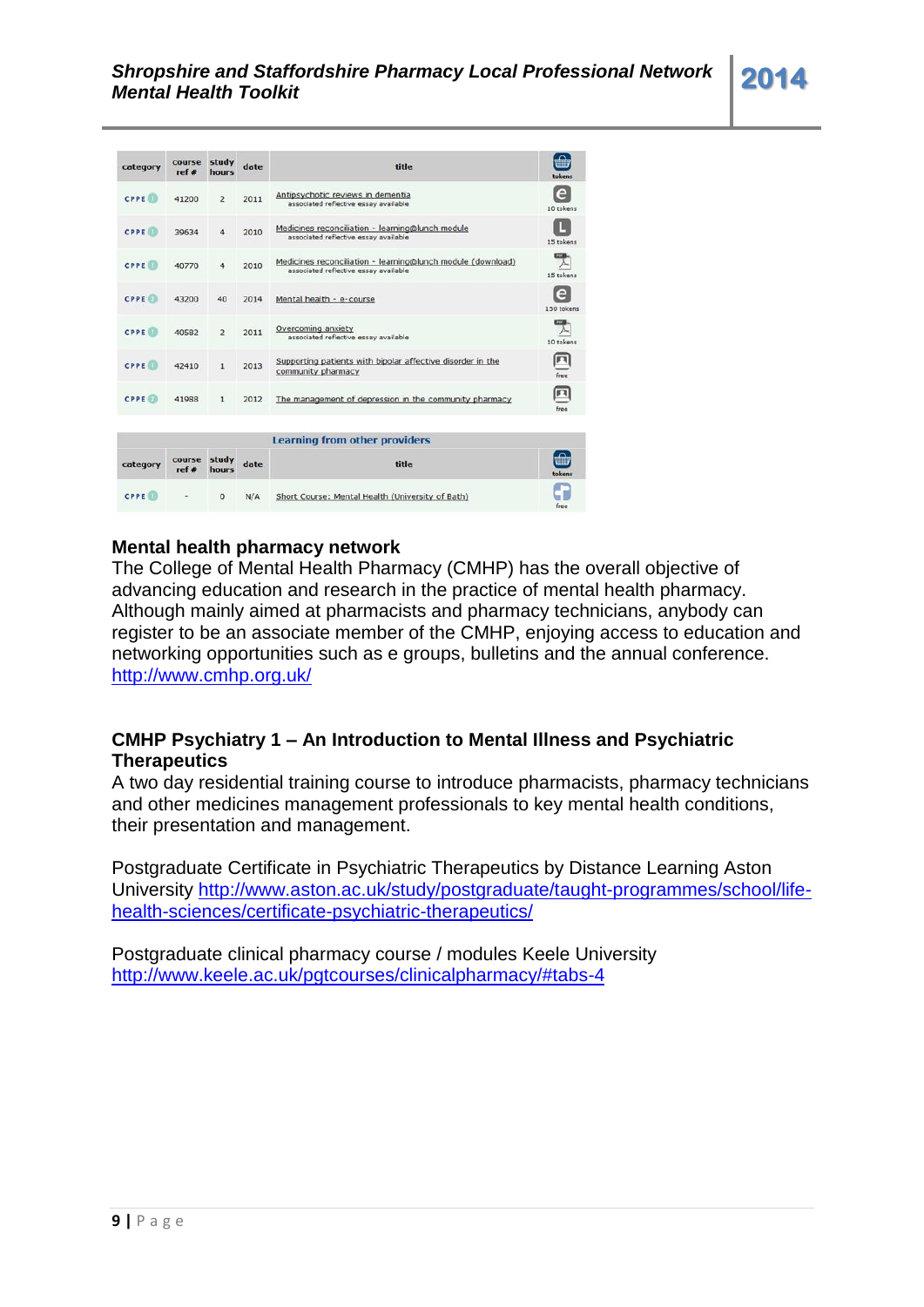# **Support for Pharmacists**

# **[http://www.pharmacistsupport.org](http://www.pharmacistsupport.org/)**

# **Search "Help with Stress"**

#### **Stress**

We all feel stressed from time to time, however, for some people the pressure they are facing in their daily life becomes too much. By understanding stress and how to recognise our own personal warning signs we can find ways in which to deal with stress to help lead happier and more fulfilling lives.

#### **What is stress?**

Stress is the feeling of being under too much mental or emotional pressure. We all need a certain amount of pressure to function well, as pressure helps people to reach their peak efficiency. Research shows that pressure can increase our drive to meet deadlines and achieve targets. However, when pressure becomes too intense and prolonged, this can lead to more serious symptoms and problems such as anxiety, depression, headaches, weight gain/loss, sleep disturbance, sweating, abdominal pain, chest pain and panic attacks.

Stress can have a profound effect on someone's thoughts, feelings and behaviour. It can cause them to feel anxious, out of control and unable to cope. This can lead to feeling irritable or constantly worrying about situations and can even affect a person's self-esteem. Acute stress might come from any area of life, including work, home, relationships, illness or finances.

#### **The body's reaction**

When we are under stress our muscles tense, our blood pressure rises and the heart beats faster. We breathe faster to speed up the time it takes to get oxygen into our blood. To divert as much blood as possible to our limbs our digestion is interrupted, saliva dries up and the muscles to the bowel and bladder relax which allows it to release waste and make the body lighter. More sweat is produced and the body becomes flooded with stress hormones. All of this is a natural reaction in the body to allow for the 'fight' or 'flight' response. Once the threat has passed the body should relax and return to its normal state.

Our ancient physical emergencies have now been replaced by perceived modern day psychological threats. However, instead of using these stress hormones in emergencies, we now activate them all the time and often don't give our bodies or minds sufficient time to rest after each stress-filled moment.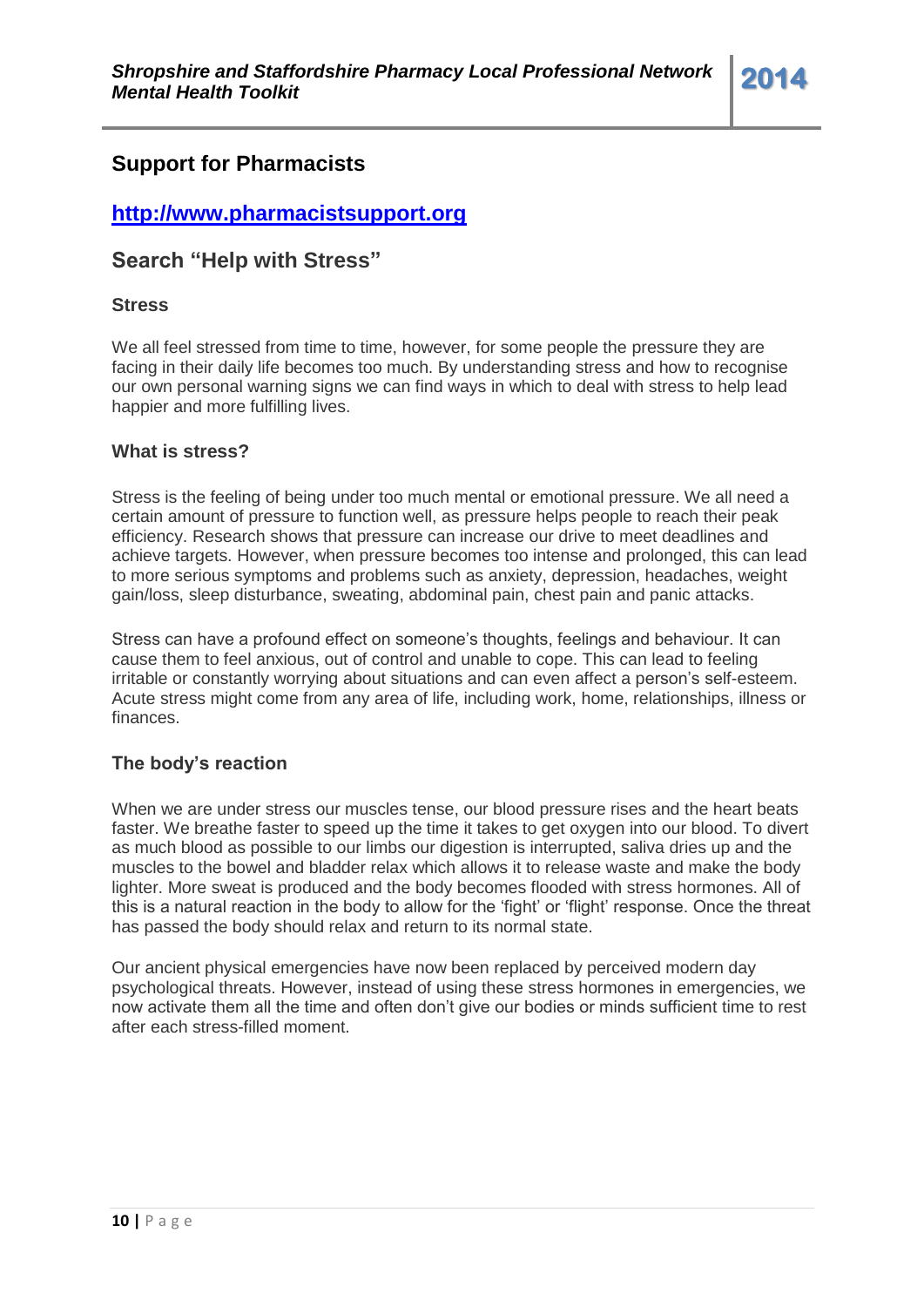#### **Dealing with stress**

#### **Take control**

The act of taking control and finding a solution that specifically meets your needs is in itself empowering. Try to identify those things that you can control and concentrate on dealing with them.

#### **Prioritise and manage your time**

If you are feeling overwhelmed and cannot see a solution, try listing all the things you need to do and then prioritise them. Is there anything you can remove from the list? Identify which ones you have to do yourself and whether you can ask someone else to take something on.

For each task or problem, try brainstorming ways to tackle the first bit of the problem. Think about what advice you would give someone else or what advice they would give you. Write a plan with small, easy steps. Think about any obstacles that may get in the way and look at methods of combatting them. Focus on dealing with one chunk at a time and avoid the temptation to race ahead and try to solve everything at once. By breaking your problems down, they will feel much more manageable.

#### **Be active**

Exercise won't make your stress disappear, but it will reduce some of the emotional intensity that you're feeling, clearing your thoughts and enabling you to deal with your problems more calmly as well as increasing your feeling of wellbeing. Exercising outside is particularly beneficial, so even if you can only take a walk in the park it can have a positive effect on your stress levels.

#### **Connect with others**

Talking to someone else can be a great help. A good support network of colleagues, friends and family can help you see things in a different way and gain perspective on a situation.

#### **Have some 'me time'**

It is important to take some time just for you, to socialise, relax or exercise. Prioritise this time. Some examples are: have a meal with family/friends, take the children to the park, read a book, take up a new hobby.

#### **Work stress**

Work can be a significant source of stress. Try to work regular hours, take breaks and use up your leave entitlement. Make your work environment as comfortable as you can. Raise problems with your manager where appropriate and use time management techniques. If the situation is very difficult, for example, if you feel you are being bullied, consider taking some advice. This could be from your union or Pharmacist Support's employment adviser.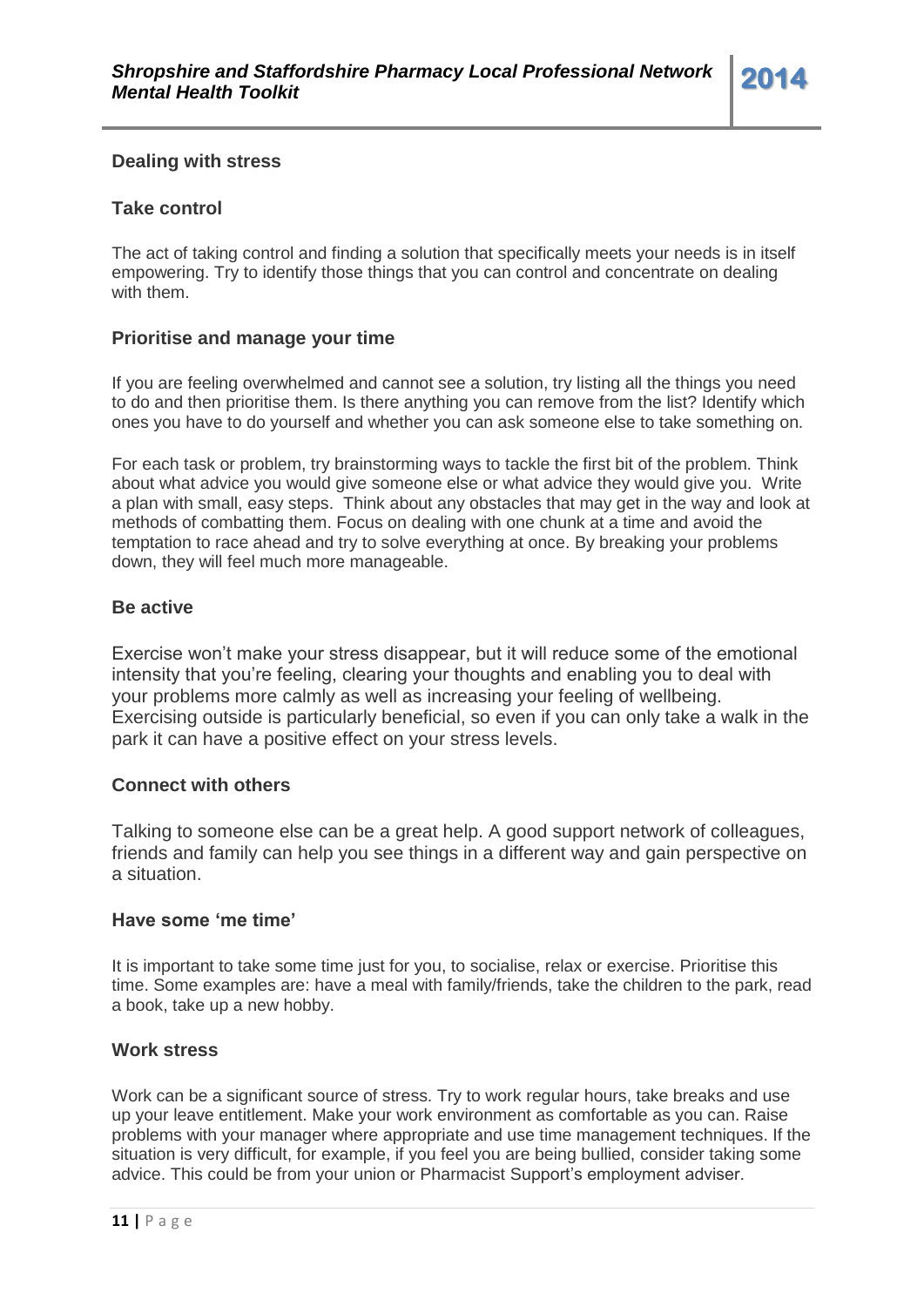Like it or not work takes up a significant amount of your daily life so it's important to find that balance between giving it your undivided attention while you are there and drawing a line under it when you leave at the end of the day. Some useful tips on making that divide are:-

- make a list of anything that requires attention before you finish for the day and leave  $\bullet$ it at work to refer to the next day;
- avoid checking emails at home;
- use your journey home to think through the day and 'let go' of it;
- set yourself enjoyable goals outside of the workplace.

#### **Avoid unhealthy habits**

Don't rely on alcohol, smoking and caffeine as your ways of coping. Try to maintain a healthy diet. What you eat can have a major impact on how you feel.

#### **Be positive**

Look for the positives in life, and be aware of things for which you're thankful. Write down three things at the end of every day which went well or for which you're grateful.

By making a conscious effort you can train yourself to be more positive about life. If you can change your perspective, you may see your situation from a more positive point of view.

#### **How Pharmacist Support can help you**

For a listening ear, contact the **[Listening Friends Helpline](http://www.pharmacistsupport.org/how-we-can-help/listening-friends/) - Tel: [0808 168 5133](tel:08081685133)**

For information, specialist advice on employment, debt and benefits and/or financial support, contact **Pharmacist Support Tel: [0808 168 2233](tel:08081682233)**

Web: [www.pharmacistsupport.org](http://www.pharmacistsupport.org/) Email: [info@pharmacistsupport.org](mailto:info@pharmacistsupport.org)

#### **Professional help**

#### **British Association for Counselling and Psychotherapy**

[British Association for Counselling and Psychotherapy](http://www.bacp.co.uk/about_bacp/contact_us.php) is a membership and professional body representing counselling and psychotherapy. Their website has information on counselling and on how to find a local therapist. They can be contacted on [01455 883 300.](tel:01455883300)

#### **International Stress Management Association**

The [ISMA](http://www.isma.org.uk/) is a membership and professional body for stress management. Their website has information on stress and how to find a stress management consultant. They can be contacted on [0845 680 7083.](tel:08456807083)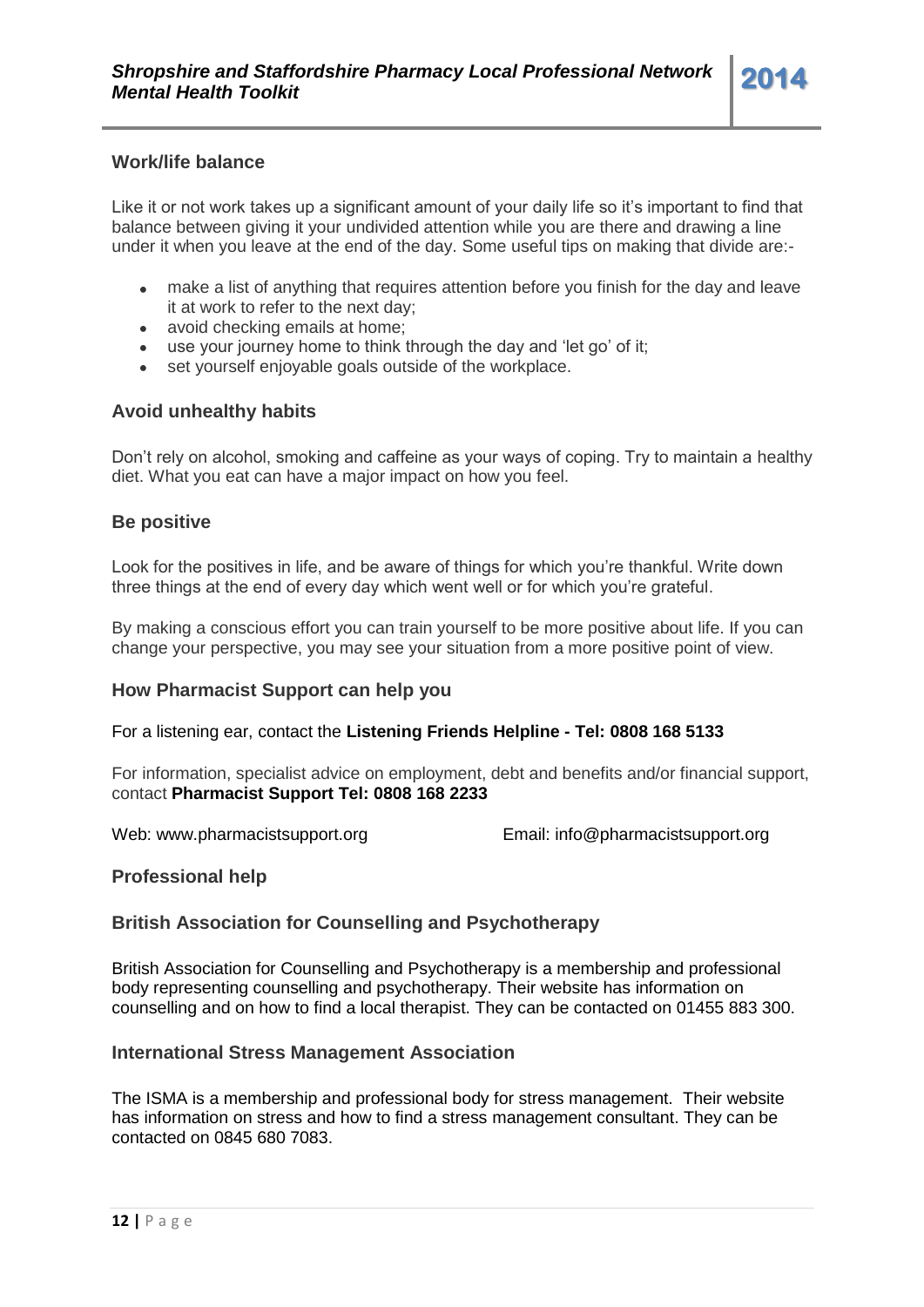#### **Stress resources**

Here are a list of helpful organisations and resources for people experiencing stress:

#### **The Mental Health Foundation**

The Mental Health Foundation have some free wellbeing podcasts that you can download from their [website](http://www.mentalhealth.org.uk/help-information/podcasts/) and they also produce a helpful booklet on how to manage and reduce stress. Again this is free to [download.](http://www.mentalhealth.org.uk/publications/how-to-stress/)

#### **CPPE (Centre for Pharmacy Postgraduate Education) Soft Skills Guides**

CPPE publish a range of personal development guides, including De-stress you, Time management, Overcoming anxiety and a number of others. The guides are available on their [website.](http://www.cppe.ac.uk/sp/sp1.asp?pid=145&ID=126)

#### **The Stress Management Society**

[The Stress Management Society](http://www.stress.org.uk/) is a non-profit making organisation aiming to help people tackle stress. There are free materials on stress on their website. There is a charge for other services, for example, training, online tools and one to one personal consultation.

#### **No Panic**

[No Panic](http://www.nopanic.org.uk/) is a voluntary organisation that helps people who suffer from panic attacks, phobias, obsessive compulsive disorders and other related anxiety disorders. There are some resources on their website and a helpline: [0800 138 8889.](tel:08001388889)

#### **Mind**

[Mind](http://www.mind.org.uk/) are a leading mental health charity providing a whole range of services including information and advice, helplines and local services. There is a wealth of information on their website and they can be contacted on [0300 123 3393.](tel:03001233393)

#### **Depression Alliance**

[Depression Alliance](http://www.depressionalliance.org/) is a leading charity providing support for people with depression. They can help you meet and chat to others in your local area, join a self-help group and learn more about depression, treatment and recovery.

#### **Rethink**

[Rethink](http://www.rethink.org/) offer advice, information and a range of mental health services including, talking therapies, advocacy, community support, advice and helplines, crisis services and help for young people.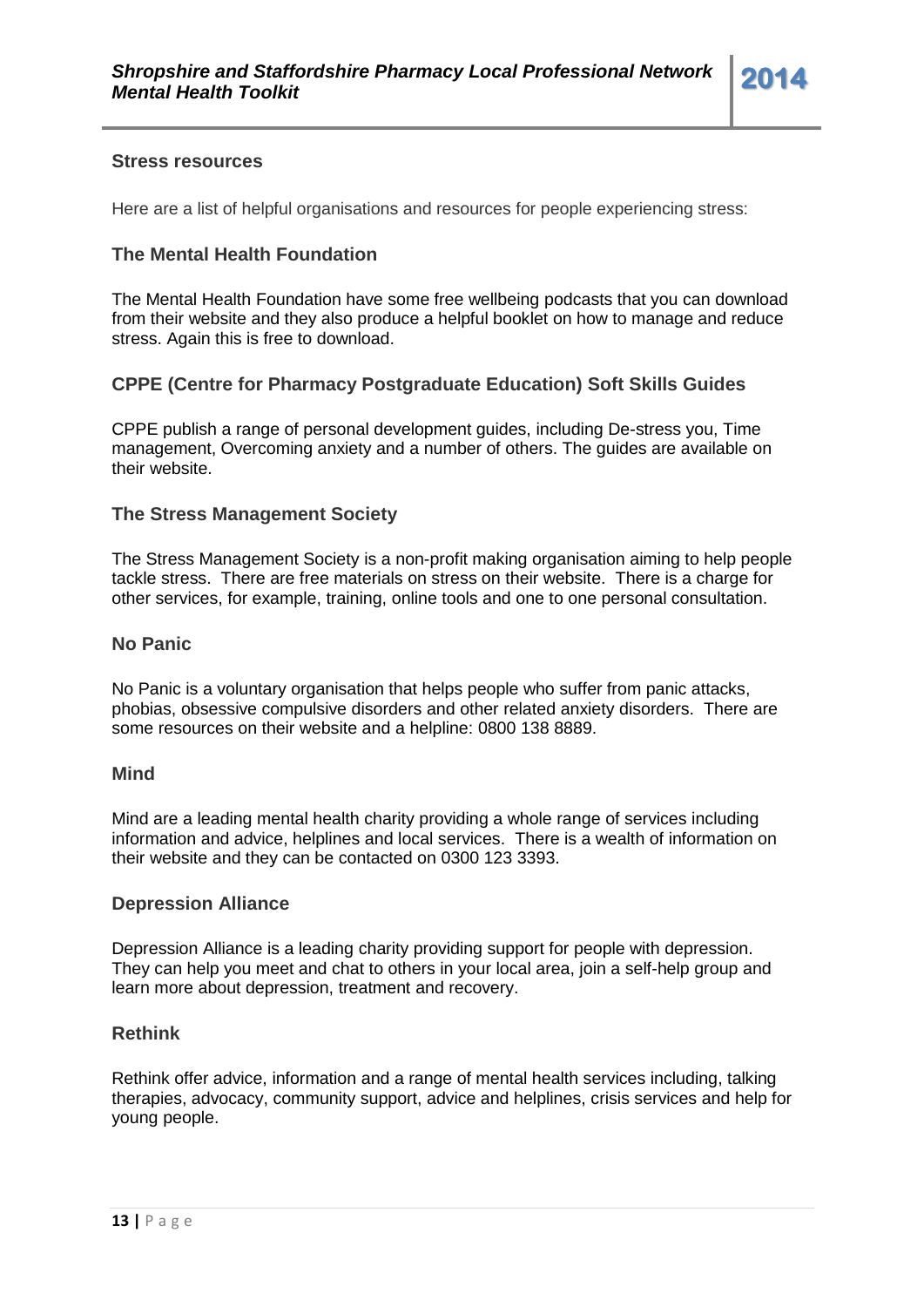[The Samaritans](http://www.samaritans.org/) provide a 24 hour emotional support services for people who are experiencing feelings of distress or despair, including those which may lead to suicide. They can be contacted by phone on [08457 909090,](tel:08457909090) email or someone can drop into a local branch and have a face to face meeting.

#### **Pharmacist Support – Working for Pharmacists and their Families**

Pharmacist Support 5<sup>th</sup> Floor 196 Deansgate **Manchester** M3 3WF

FREEPHONE: 0808 168 2233 EMAIL: [info@pharmacistsupport.org](mailto:info@pharmacistsupport.org)